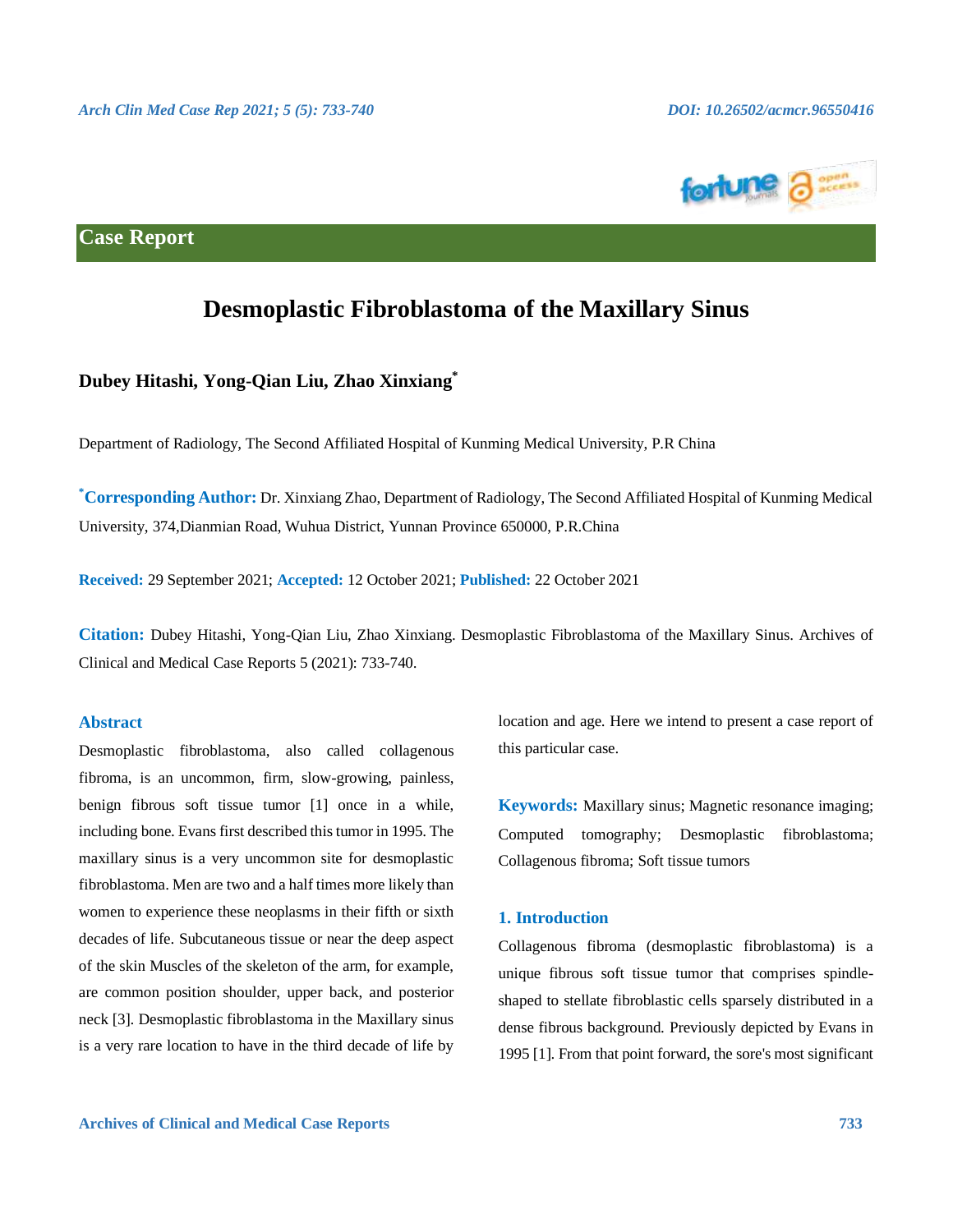arrangement, with 63 cases, was distributed by Miettinen and Fetsch [2] in 1998. This tumor is characterized by spindleshaped to stellate fibroblastic cells. Clinically, desmoplastic fibroblastoma presents as a firm mobile, painless mass, which develops gradually and is situated inside the subcutaneous tissues or skeletal muscle. Surgery is the treatment of choice. Neither nearby repeat nor metastases have been accounted for after resection [4]. It ordinarily happens in the fifth to seventh decade of life, with a significant male transcendence [2]. It has a wide anatomical distribution; nonetheless, the arms, shoulders, neck, hands, and feet are generally continuous destinations [2, 3]. It is usually situated in the subcutaneous tissue and skeletal muscle [2]. Uncommon areas for desmoplastic fibroblastoma includes the joint, oral cavity, dermis, lower abdomen, the parotid and lacrimal glands [4-10]. To the best of our knowledge, no radiologic reports of desmoplastic fibroblastoma mimicking maxillary sinus have been found.

Herein, we report an unusual case of a desmoplastic fibroblastoma of the maxillary sinus in a 28-year-old male patient, including magnetic resonance imaging MRI and computed tomography CT combined with pathological findings of the maxillary sinus.

#### **2. Case Report**

#### **2.1 Clinical history**

The patient, a 28-year-old male, was admitted to the hospital due to "left facial discomfort for six days." The patient complained of facial discomfort after tooth extraction five days ago, with secretions flowing from the tooth's root, no pain, such as nose and pus, and occasionally first-class discomfort. He went to Zhaotong hospital of traditional Chinese medicine and underwent a CT examination of accessory nasal solid. It was found that there was a solid

lesion on the left side, which was recommended to the higher hospital for further treatment. The patient came to our hospital for further treatment and was admitted with an "upper lesion on the left side." The diet was ok; expected the urine and stool; the weight was not reduced; the history of hypertension and heart disease was denied. The history of the urinary disease, vascular disease, and mental disease was also denied.

Physical examination T: 36.7 C, P: 8/min, R: 19 times/min, P: 136, bilateral ears symmetrical, no deformity, no injury, no redness, swelling and seeding, external auditory canal unobstructed, no atresia, cleanness, no redness, no swelling, no drum, no hole, no blood clotting, light cone, signs, bilateral mastoid without redness, swelling and pressure cancer, no deformity of the external nose, no skin laceration, no redness and swelling of anterior skin, no hair falling off, irregular deviation of the nasal septum, hematoma, slightly hyperemia of cavity, bilateral inferior nail hypertrophy, chronic hyperemia, bilateral middle nasal meatus and fissure was seen, In the bilateral nose a little sticky substance was seen.

The bilateral atrial area was without pressure; pharynx was hanging in the middle, partial mucosa hyperemia, retropharyngeal few lymph vesicle hyperplasias were found. Bilateral tonsils were 1 degree large. It had a smooth surface without hyperemia; no pyogenic column was there. The larynx had bilateral pear-shaped symmetry, no effusion, and new organisms were found. Larynx epiglottis- was without curvature, sticky, smooth, bloodless, bilateral without swelling and organisms, bilateral activity was seen good, glottis seemed closed well, the left upper tooth was missing, and the surface was seen new and red.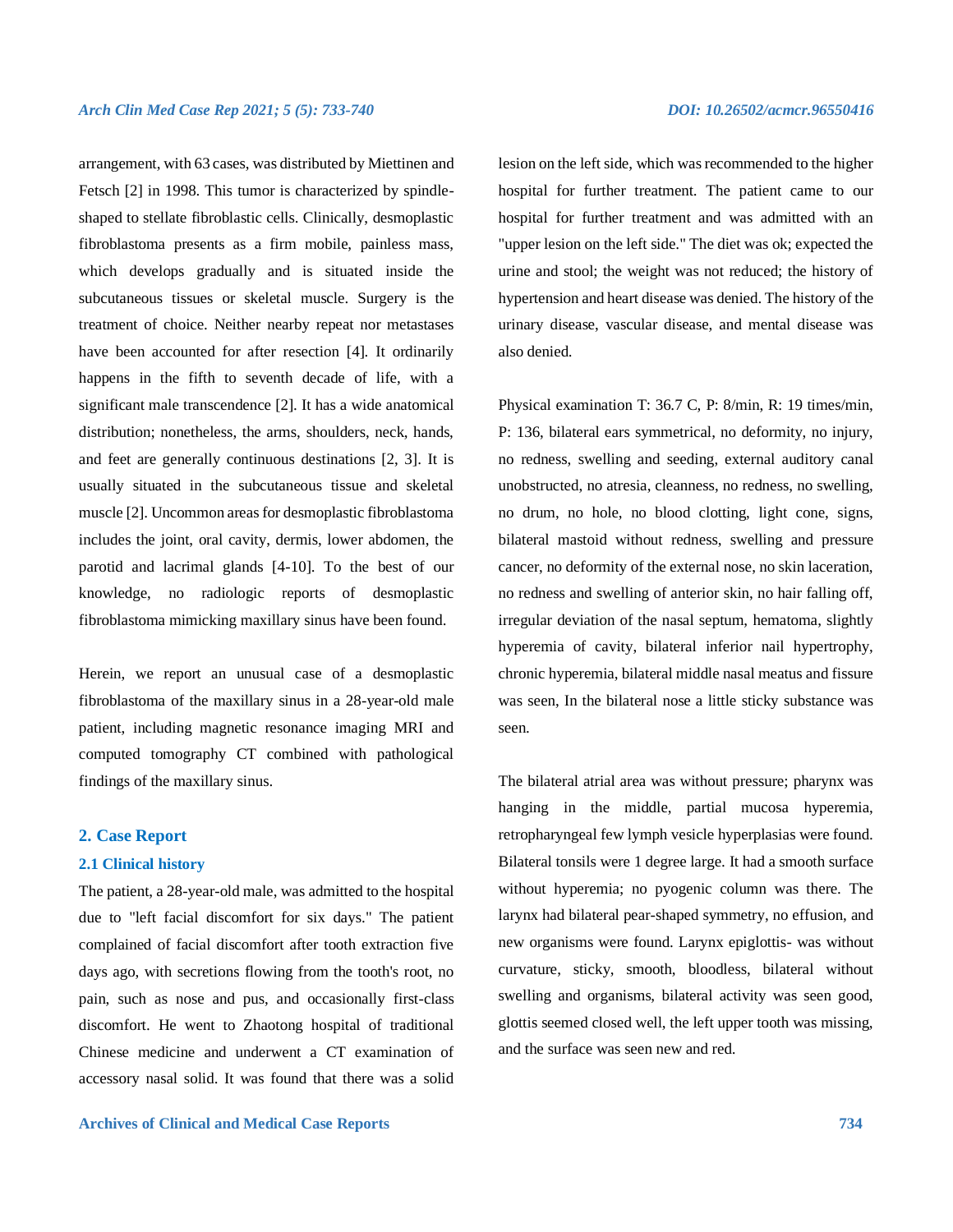#### *Arch Clin Med Case Rep 2021; 5 (5): 733-740 DOI: 10.26502/acmcr.96550416*

An auxiliary examination from a previous hospital visit from a different hospital showed bone changes on the maxillary sinus's left upper and peripheral images, arterial-like bone cysts, right superior inflammation, septal deviation, and bilateral inferior nail hypertrophy there.

#### **2.2 Radiological findings**

In contrast-enhanced scan injected Iohexol 350, 100 ml, injection speed 5ml intravenously. The alveolar definite mixed low-density shadow of the left maxillary molar showed no noticeable enhancement; the size was about 4.2\*3.4\*5.6 cm. There were multiple broken rings and absorption of the adjacent bone, no definite sclerotic edge, the precise boundary of the lesion, symmetrical structure of the rest nasopharynx, tissue interface was distinct. There was no stenosis and displacement of pharyngeal fossa and parapharyngeal space. No abnormality of bilateral carotid sheath area and no abnormality of the corresponding intracranial structure was seen. The bony window showed no destruction of the skull base. The nasal septum was seen slightly to the right. The double inferior turbinate was hypertrophic, and the local nasal mucosa was somewhat thickened. In the other groups, the accessory nose was developed usually, gasified well, and found no abnormal

density shadow in the cavity; no abnormality was found in the other paranasal sinuses.

1. an alveolar space- occupying lesion of the left upper molar, alveolar swelling was considered.

2. septum partial right deviation, double inferior turbinate hypertrophy, rhinitis was there.

3. the rest of the pharynx, paranasal sinuses plain scan, no apparent abnormalities were found.

#### **2.3 Histopathological findings**

Pathological report of the left maxillary mass biopsy, Production content was the wax block, one slice: 5 pieces of immunohistochemistry: 7. In items of special staining: 1 object from the naked eye has been observed. Found a pile of grayish- white and grayish red soft tissue, 1\*1\*0.2 cm in size, buried in the box. The pathological findings were as follows: (left maxillary sinus tumor) part of the fibrous tissue for proliferation and necrotic tissue; no malignant lesions were found. Immunohistochemical results showed that wax block 1ck wide (-), CK low (EA (-) 167 (3%) P40 (-), CK 5/6 (Ca (scattered +) particular staining results was one wax block with silver staining (+) positive.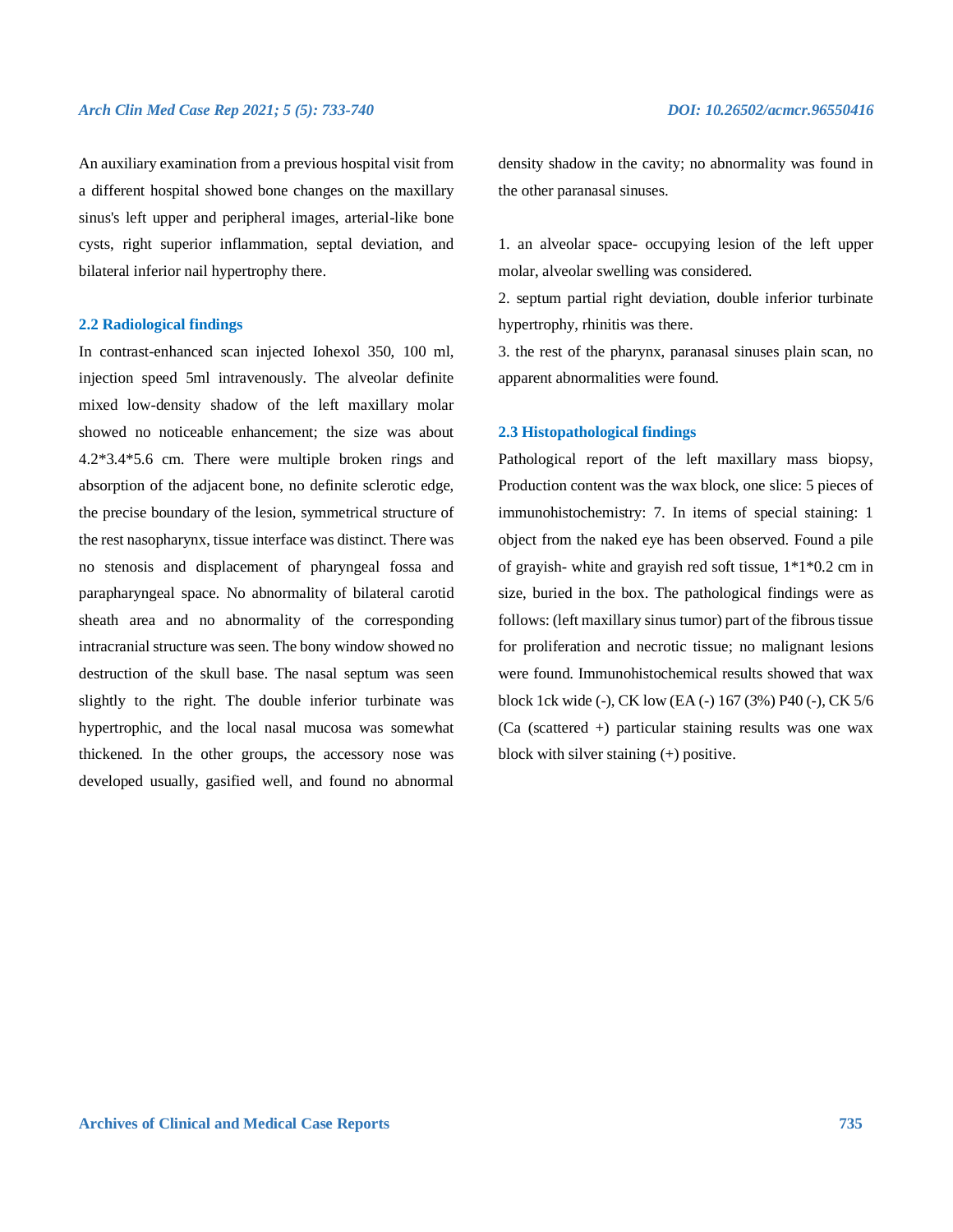

**Figure 1: A.** T1 Axial image showed that lesion was hypointense compare to surrounding solitary nodule involving left maxillary sinus with size about 4.2\*3.4\*5.6 cm with no definite sclerotic edge and septum deviated partially to the right. **B.** T1 coronal image showed the lesion was hypointense **C.** T2 Axial image showed the lesion was not evenly hyperintense in the periphery and hypointense in the middle and towards median aspect **D.** T2 Coronal image showed the lesion was hypointense in the middle and slightly hyperintense in periphery **E.** DWI Diffusion-weighted image showed hypointense in the middle & hyperintense towards periphery signal **F.** ADC apparent diffusion coefficient image showed hyperintense lesion which was slightly hypointense in the middle **G.** Post-contrast coronal view showed hyperintense lesion which was slightly hypointense in the middle in the left maxillary sinus.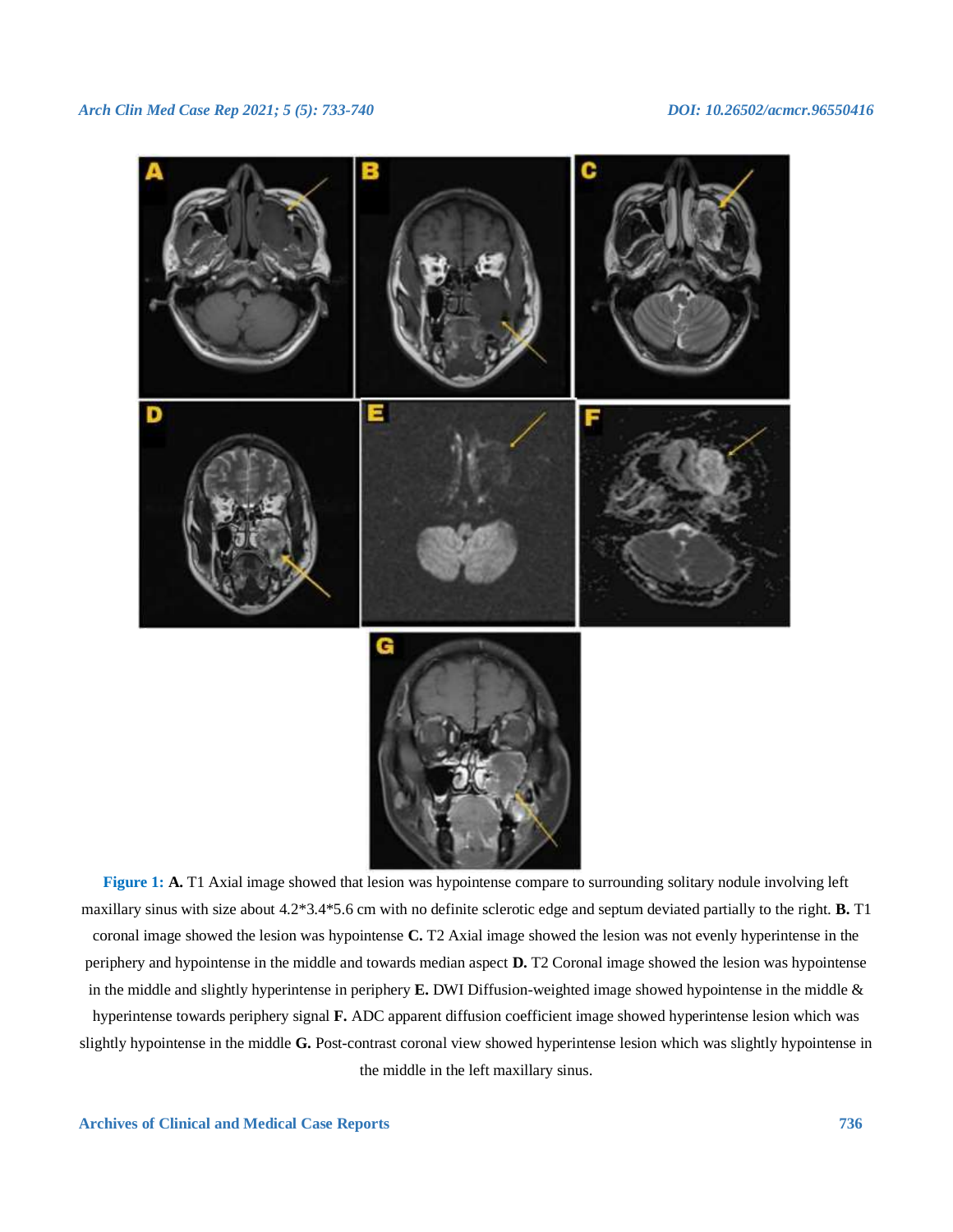

**Figure 2: A. CT** Bone window showed a lesion in the left maxillary sinus with partial right septal deviation with no definite sclerotic edge **B.** CT Soft tissue window showed a lesion in the left maxillary sinus with double inferior turbinate was hypertrophic, and the local nasal mucosa was slightly thickened with no abnormal density shadow in the sinus **C.** CT enhanced view showing uneven hypo and hyperdense lesion in the left maxillary sinus.



**Figure 3:** Showing histopathological features (hematoxylin and eosin stain). (H and E,  $\times$ 200) photomicrograph of the tumor demonstrating fibrous and myxocollagenous areas. The tumor border is well defined. The fibrous site shows wavy and dense collagen fibers. The tumor cells are spindle-shaped and stellate, with poor cellularity—Photomicrograph of a myxocollagenous stroma, revealing benign-appearing spindle cells with higher cellularity than the fibrous region. Desmoplastic fibroblastoma lesion left maxillary sinus. A high-power photomicrograph (shows spindled (thin arrows) and stellate (thick arrows) fibroblasts that are characteristic of desmoplastic fibroblastoma within a loose myxoid stroma (hematoxylin and eosin without any atypia within a dense collagenous background. After surgery, the stellate-shaped tumor cells had eosinophilic cytoplasm, prominent basophilic nucleoli (H&E staining, ×40), and tumors.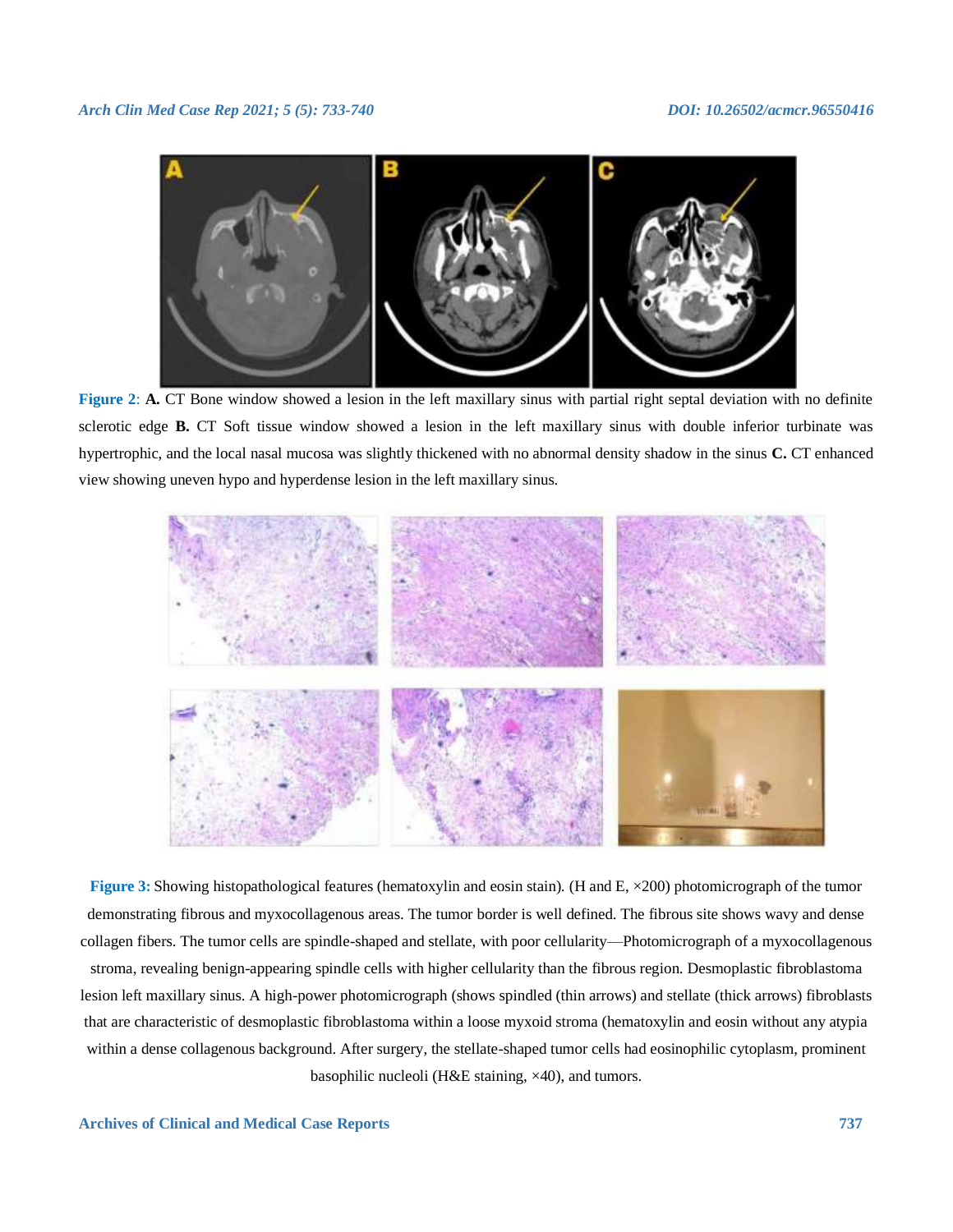#### **3. Discussion**

Desmoplastic fibroblastoma is a distinctive form of benign fibrous soft-tissue tumor described for the first time by Evans. Several articles reported this entity, with Miettinen and Fetsch publishing the most extensive 63 cases [2]. It is most commonly seen in the subcutaneous tissue and skeletal muscle. Men are two and a half times more likely than women to develop these neoplasms in their fifth or sixth decades of life. Excision of the lesion is curative, and there has been no evidence of aggressive development (12).

Desmoplastic fibroblastoma manifests itself clinically as a well-circumscribed, painless, firm, round or oval, movable, slowly developing mass. The diameters ranged from 1 to 20 centimeters. It is frequently present in subcutaneous tissue or the deep aspect of skeletal muscles. The arm, shoulder, posterior neck, and upper back are all common places [1-8]. Tumors growing in the thigh have been described in a few prior instances [1, 2, 6, 8]. The tumor in our current patient seems to have originated in the maxillary sinus. The left superior sinus occupied the space, the lesion grew downward, involved the left superior alveolar, locally protruded into the left ethmoid sinus. The lesion was wellcircumscribed, the diameter was under the range.

Under the microscope, the bland spindle or stellate-shaped fibroblasts are dispersed in the dense and abundant collagenous matrix [15]. In the presented case, the dispersed spindle-shaped & stellate tumor cells present inside a dense myxoid stroma matrix and benign-appearing spindle cells presenting higher cellularity than in the fibrous area, which is characteristic of desmoplastic fibroblastoma. You can easily appreciate this from histopathological findings in the presenting picture.

Desmoplastic fibroblastoma radiological features, as described by vandevanne [16]. Desmoid tumors with a high SI appear to expand in size on T2- weighted imaging. As a result, they show an increase in low SI areas on T2- weighted imaging. Finally, they obtain a low overall SI. On T1- & T2 weighted pictures, as well as a decrease in the scale. The majority of soft tissue tumors were found to have a high signal intensity on T2 weighted images and T1 weighted images with low SI, as presented here in our patient.

In radiological findings of our case, there was a mass of slightly long T1 mixed T2 signal shadow in the left maxillary sinus with clear boundary, about 4.2\*3.4\*5.6 cm in size. The bone of the sinus wall was destroyed, the lesion grew downward, involved the left upper alveolar, and locally protruded into the left ethmoid. The lower part of the lesion revealed notable uneven enhancement on the contrastenhanced imaging. The rest showed edge enhancement and pushed the surrounding pterygoid and masseter muscles. The morphological signals of the right superior sinus, frontal sinus right ethmoid sinus were normal. On MRI, T1 weighted images of the mass represented a mixture of lowintensity SI and ISO. With T2 weighting, the mass showed scattered areas of high IS within an area of low IS. Contrastweighted T1 images demonstrated inhomogeneous enhancement after contrast administration and the unenhanced regions corresponding to the low-IS areas on T1-weighted images without contrast.

In some instances, bone desmoid‑type fibromatosis treatment includes marginal or wide resection with or without replacement by allograft or amputation. However, complete surgical excision is recommended for desmoplastic fibroblastoma due to the benign nature of this neoplasm. There have been no reports of tumor recurrence during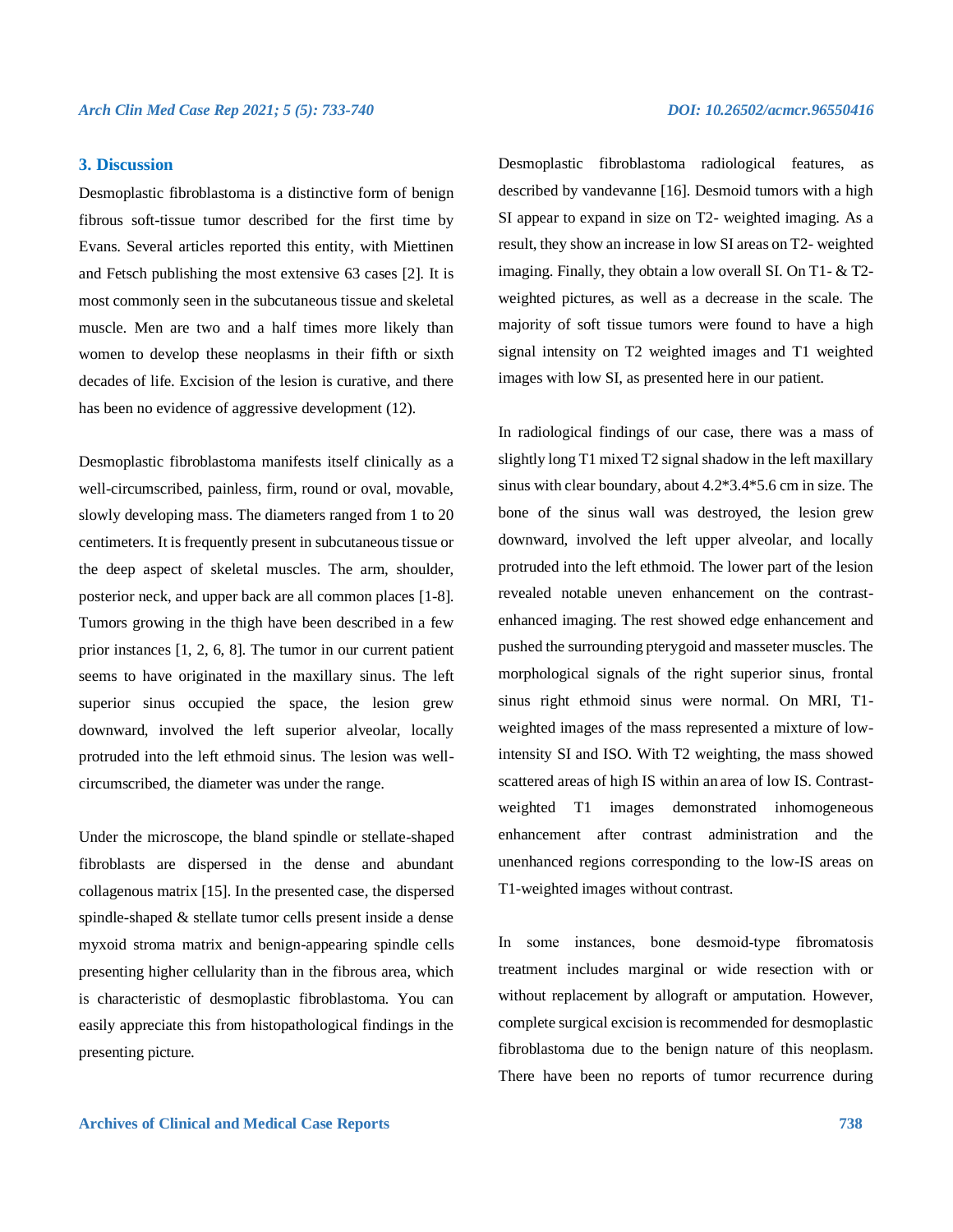#### *Arch Clin Med Case Rep 2021; 5 (5): 733-740 DOI: 10.26502/acmcr.96550416*

follow-up, including the current case, when surgical resection was undertaken. Strong mass without calcification is the most common radiological finding in desmoplastic fibroblastoma. On rare occasions, a highly calcified mass or the presence of diffused dystrophic calcification has been discovered [13, 14]. Desmoplastic fibroblastomas have inhomogeneously low to moderate signal intensity on T1 weighted pictures, low to slightly higher signal intensity on T2-weighted images, and contrast-enhanced images. Low to moderate or heterogeneous enhancement with areas of no enhancement can be seen in T1-weighted images [8, 11, 13, 14].

Desmoplastic fibroblastoma of the maxillary sinus tumor is an uncommon type of desmoplastic fibroblastoma. Also, it's not common in the thirty's age group. Clinically, MRI imaging with and without contrast and CT along with histopathological findings make it helpful to diagnose.

### **Confidentiality Statement**

We have de-identified all data to ensure patient confidentiality.

#### **Consent**

The patient's written informed consent for print, and the authors acquired electronic publication of this case report.

#### **Declaration of Conflicting Interest**

The authors declared no conflict of interest.

#### **Funding**

This research received no specific grant from any funding agency in the public, commercial, or not-for-profit sectors.

#### **Ethics**

The hospital's ethical committee has approved this case report.

#### **References**

- 1. Evans HL. Desmoplastic fibroblastoma. A report of seven cases. Am J Surg Pathol 19 (1995): 1077-1081.
- 2. Nielsen GP, O'Connell JX, Dickersin GR, et al. Collagenous fibroma (desmoplastic fibroblastoma): a report of seven cases. Mod Pathol 9 (1996): 781-785.
- 3. Kamata Y, Anazawa U, Morioka H, et al. Natural evolution of desmoplastic fibroblastoma on magnetic resonance imaging: a case report. J Med Case Rep 5 (2011): 139.
- 4. Jaafari-Ashkavandi Z, Shirazi MY, Assar S. Desmoplastic Fibroblastoma in Maxillary Alveolar Bone Mimicking An Odontogenic Lesion: A Novel Case Report with Review of Literature. Turk Patoloji Derg 34 (2018): 247-250.
- 5. Lee SM, Ha DH, Kang SH, et al. Desmoplastic fibroblastoma mimicking tenosynovial giant cell tumor encasing a tendon of the foot. Skeletal Radiol 48 (2019): 637-641.
- 6. Yue Y, Liu Y, Song L, et al. MRI findings of lowgrade fibromyxoid sarcoma: a case report and literature review. BMC Musculoskelet Disord 19 (2018):65.
- 7. Urigo C, Schenkel MC, Assal M, et al. Calcified desmoplastic fibroblastoma of the foot: imaging findings. Skeletal Radiol 46 (2017): 565-569.
- 8. Bonardi M, Zaffarana VG, Precerutti M. US and MRI appearance of a collagenous fibroma (desmoplastic fibroblastoma) of the shoulder. J Ultrasound 17 (2013): 53-56.